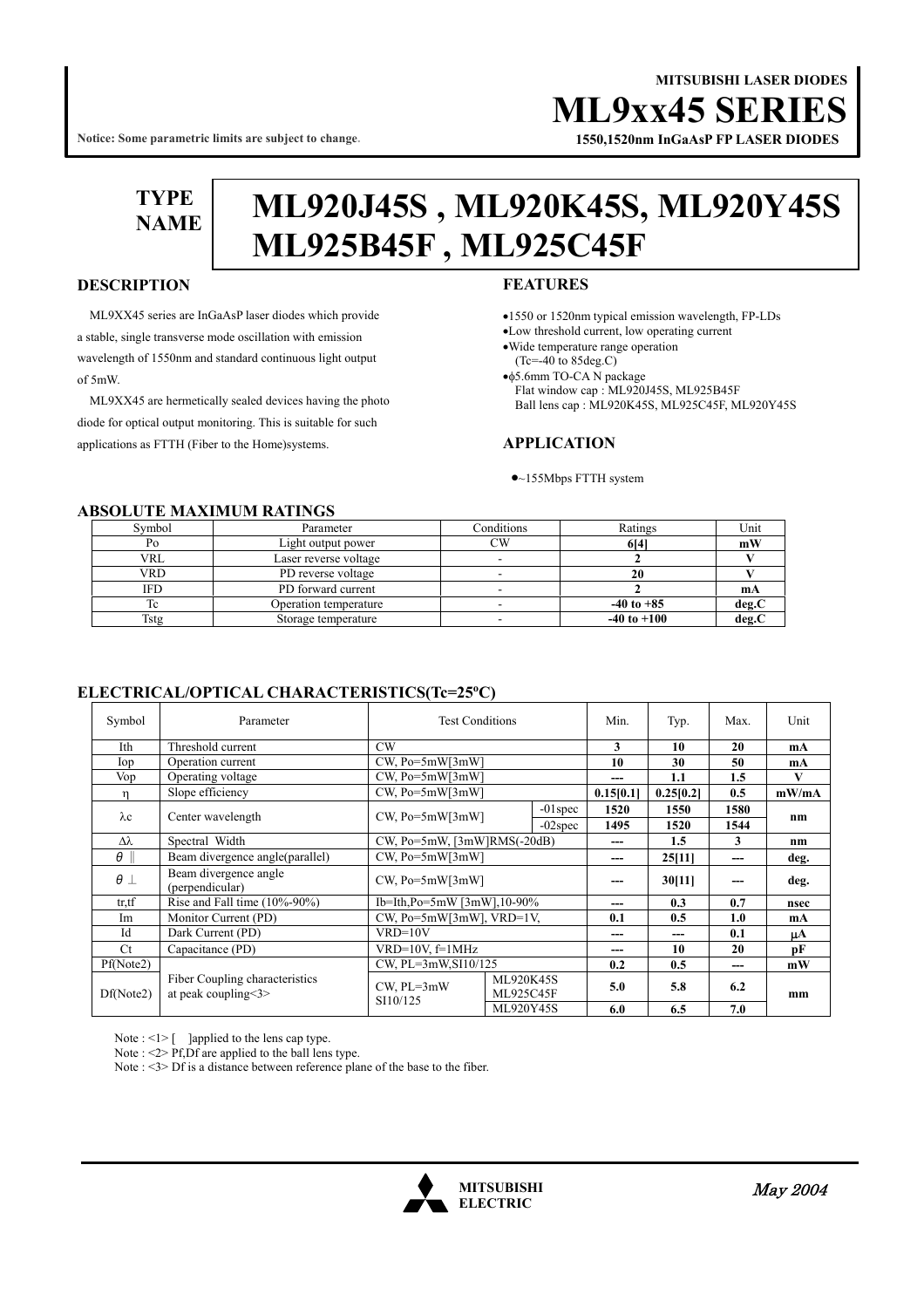**MITSUBISHI LASER DIODES ML9xx45 SERIES**

 **1550,1520nm InGaAsP FP LASER DIODES**

# **OUTLINE DRAWINGS**